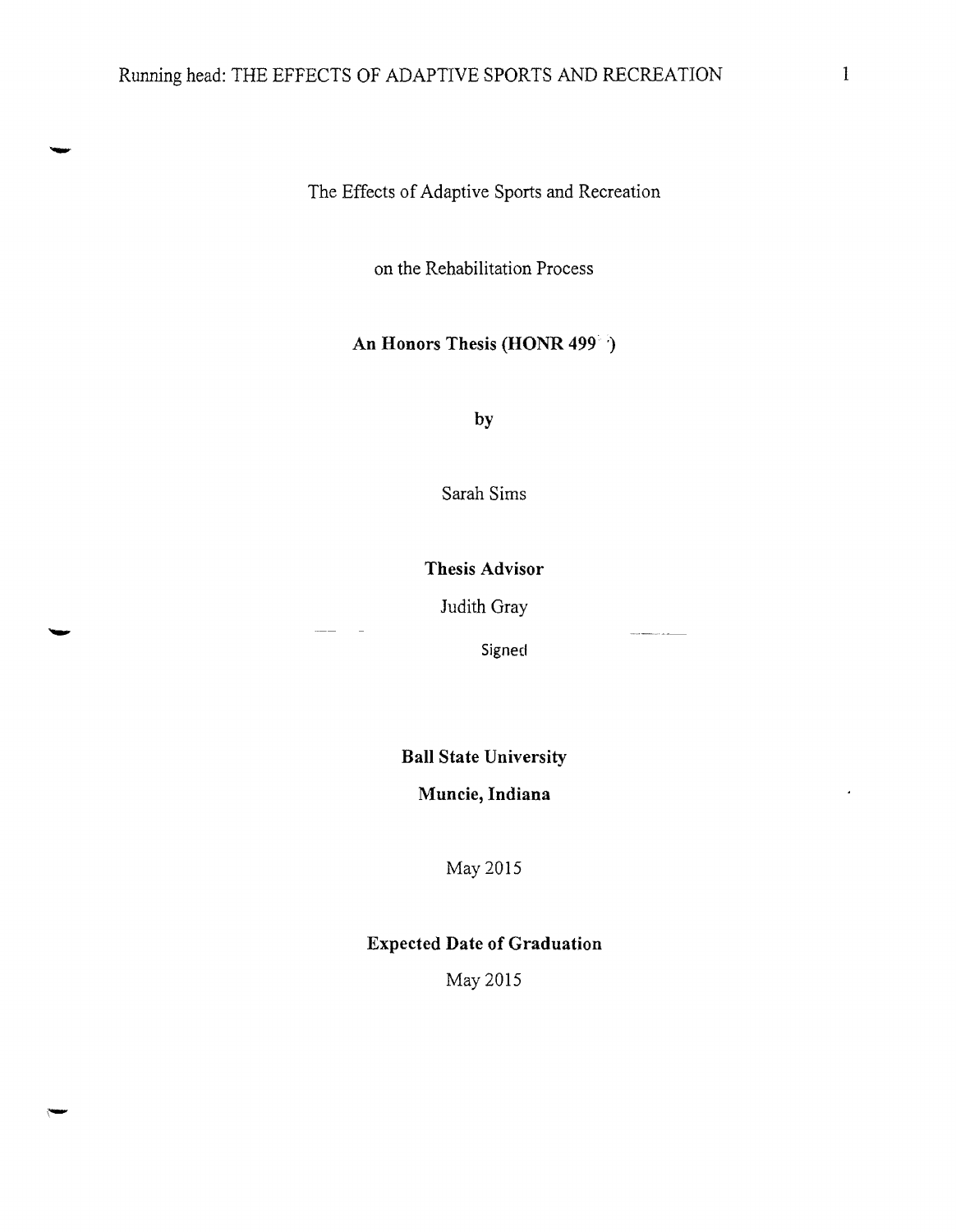## Acknowledgements

I would like to thank my advisor Judy Gray for her continued encouragement and advisement throughout this project. She has been a constant source of support and guidance throughout my four years here at Ball State.

I would also like to thank all of my participants in this study. Your insights gave me a sound basis for a thesis and many ideas for future research.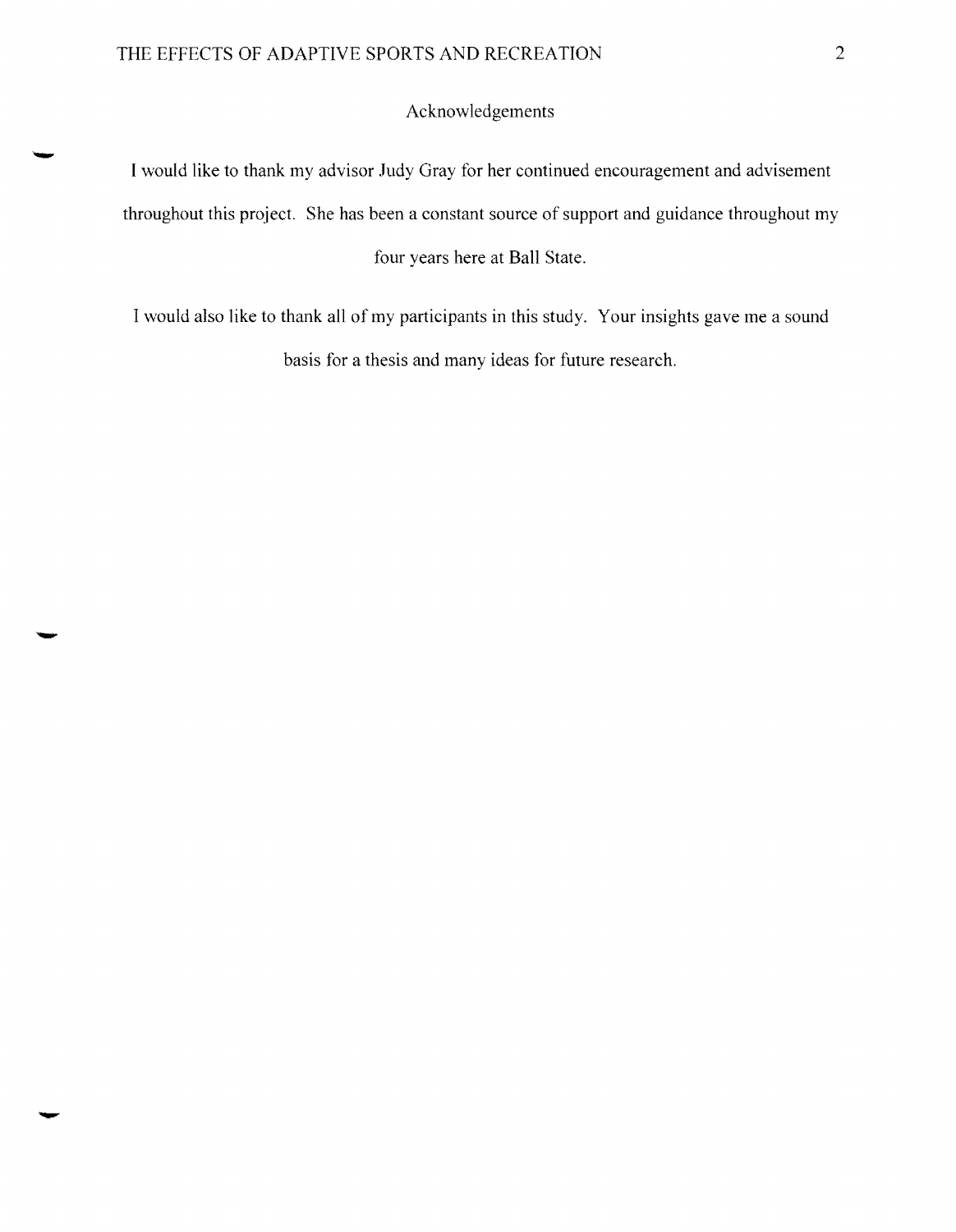### Abstract

The idea of using adaptive sports and recreation in the rehabilitation process can be dated back to the Second World War. Sir Ludwig Guttman was the first person to predict that adaptive sports and recreation could have a positive effect on a person's rehabilitation. Since this time, adaptive sports and recreation has become an increasingly important part of the rehabilitation process. This paper examines the adaptive sports and recreation experiences of six people looking specifically at the effects upon their own rehabilitation.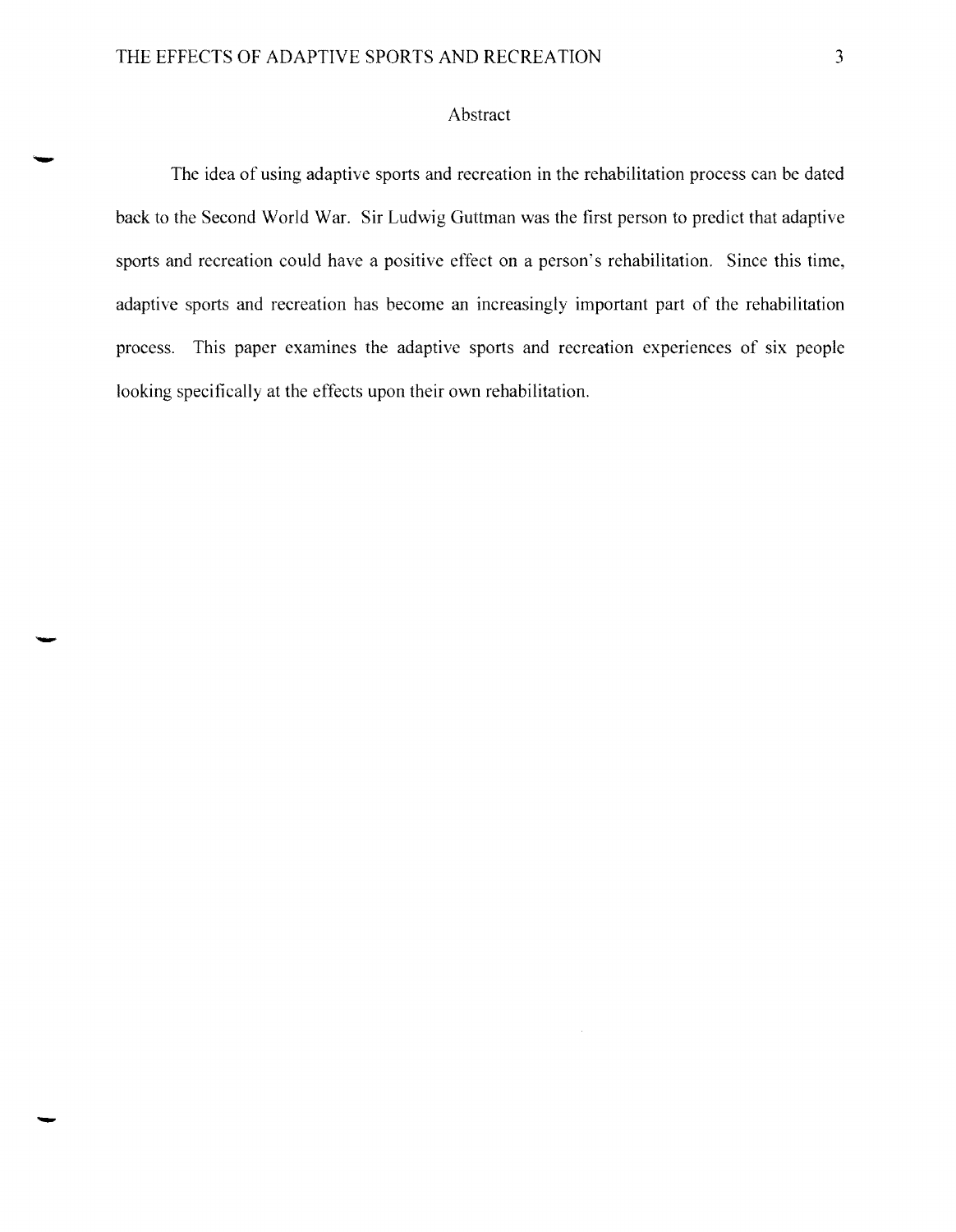The rehabilitation process in and of itself is complex and multi-dimensional; that is, no two people have the exact same experience and reaction to acquiring a disability. In 1982, the United Nations defined rehabilitation this way: "the process aimed at enabling persons with disabilities to reach and maintain their optimal physical, sensory, intellectual, psychiatric *andlor*  social functional levels, thus providing them with the tools to change their lives towards a higher level of independence" (Blouin & Vallejo Echeverri, 2010). Reaching optimal levels in each of these areas is a complex process utilizing a variety of professionals and practices. Using adaptive sports and recreation, sometimes referred to as recreational therapy, is a relatively new practice. The practice was originally recognized for its possible benefits almost fifty years ago by Sir Ludwig Guttmann, but has only more recently taken hold on a large scale. At the time, Dr. Guttmann's focus was patients who had acquired spinal cord injuries as a result of the Second World War (Slater & Meade, 2004).

Many researchers since the time it was introduced have taken interest in the role that adaptive sports and recreation takes **in** the process of rehabilitation from a disabling condition or injury. This literature review examines a portion of the most significant research related to the effects of adaptive sports and recreation **in** the rehabilitation process. Much of the recent research concerning adaptive sports and recreation in the rehabilitation process done recently has focused on a specific population or examined a desired outcome and has been largely quantitative **in** nature; very little significant exploratory research has been done in this area in at least the past ten years. Previous researchers have been seeking evidence of specific benefits in a targeted population participating in adaptive sports and recreation. For instance, many of the studies only used people with spinal cord injuries or people who were injured while serving in the military. Additionally, the researchers were interested in specific areas affected by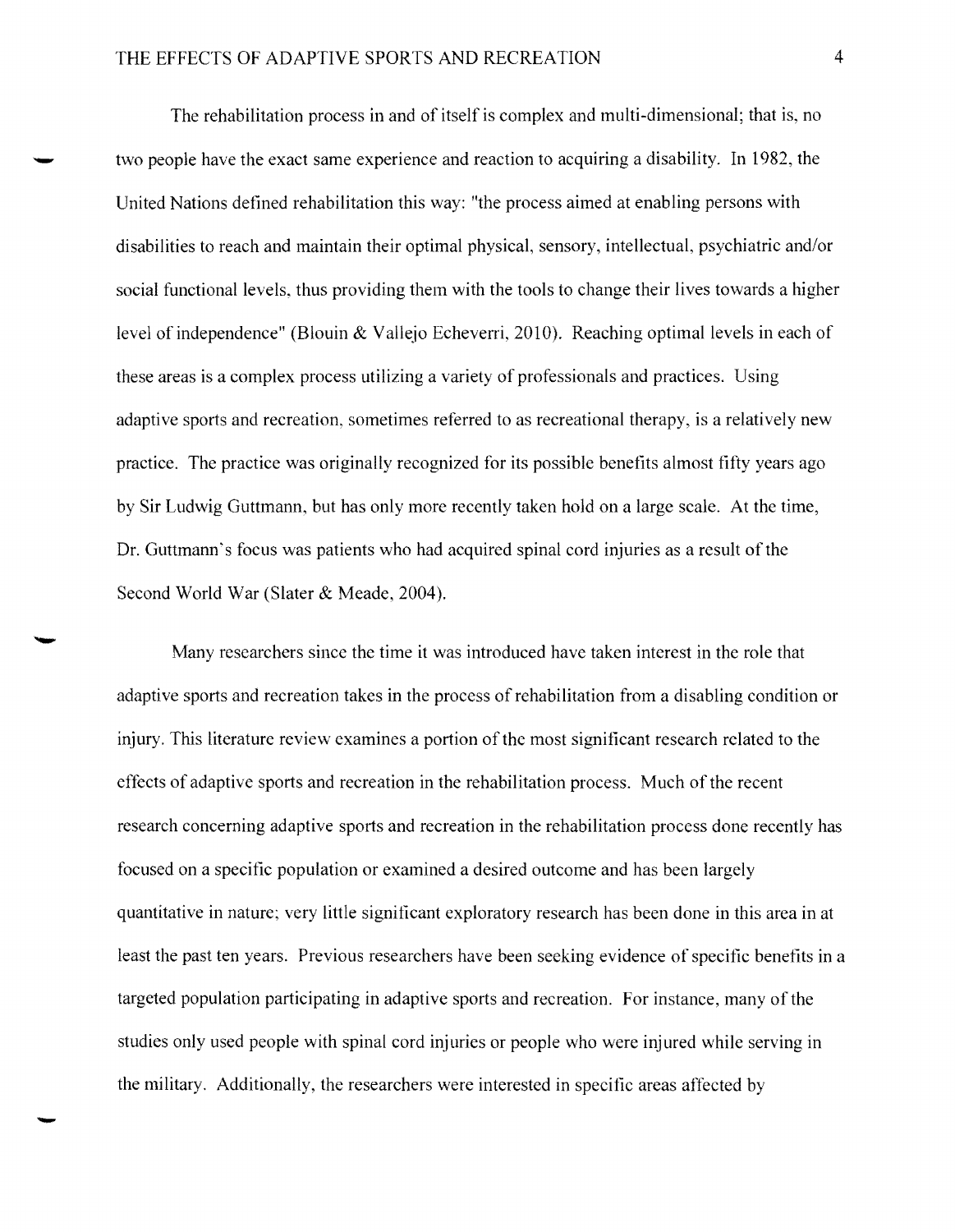participation in adaptive sports and recreation such as one's participation in the community, \_ one's perception of self and one's abilities and one's general quality of life.

#### **Participation in Community**

Given that one's life changes quite drastically with the onset of a disability, being able to relate to others with and without disabilities while participating in the community is crucial. One must find ways to adapt to a world not set up for someone with a disability to participate as fully as possible. Researchers Piotr Urbanski, Joanna Bauerfeind and Jaroslaw Pokaczajlo looked for a connection between the amount of community integration and the amount of participation in team or individual sports for people with spinal cord injuries in Poland. This was evaluated through surveys given to thirty athletes with spinal cord injuries in two different rehabilitation units. There ultimately was no correlation found between the level of physical activity and the amount of community integration. These results could have been affected both by the small number of participants and the variety of sport disciplines represented by these participants (Urbanski, Bauerfeind, & Pokaczajlo, 2013).

Conversely, a similar study done in the United States analyzed qualitative data and found themes relating to both social influences and opportunities. This study included twenty-six individuals who each lived with either a congenital or acquired disability that impacted their daily living. All of these individuals had current or past involvement in adaptive sports and recreation, mainly wheelchair basketball. The entirety of the study used multiple methods but the information collected on these topics came from semi-structured interviews. For many of the participants, it was people whom they knew socially that encouraged their initial or ongoing participation in adaptive sports and recreation. Others cited physical activity as a source of more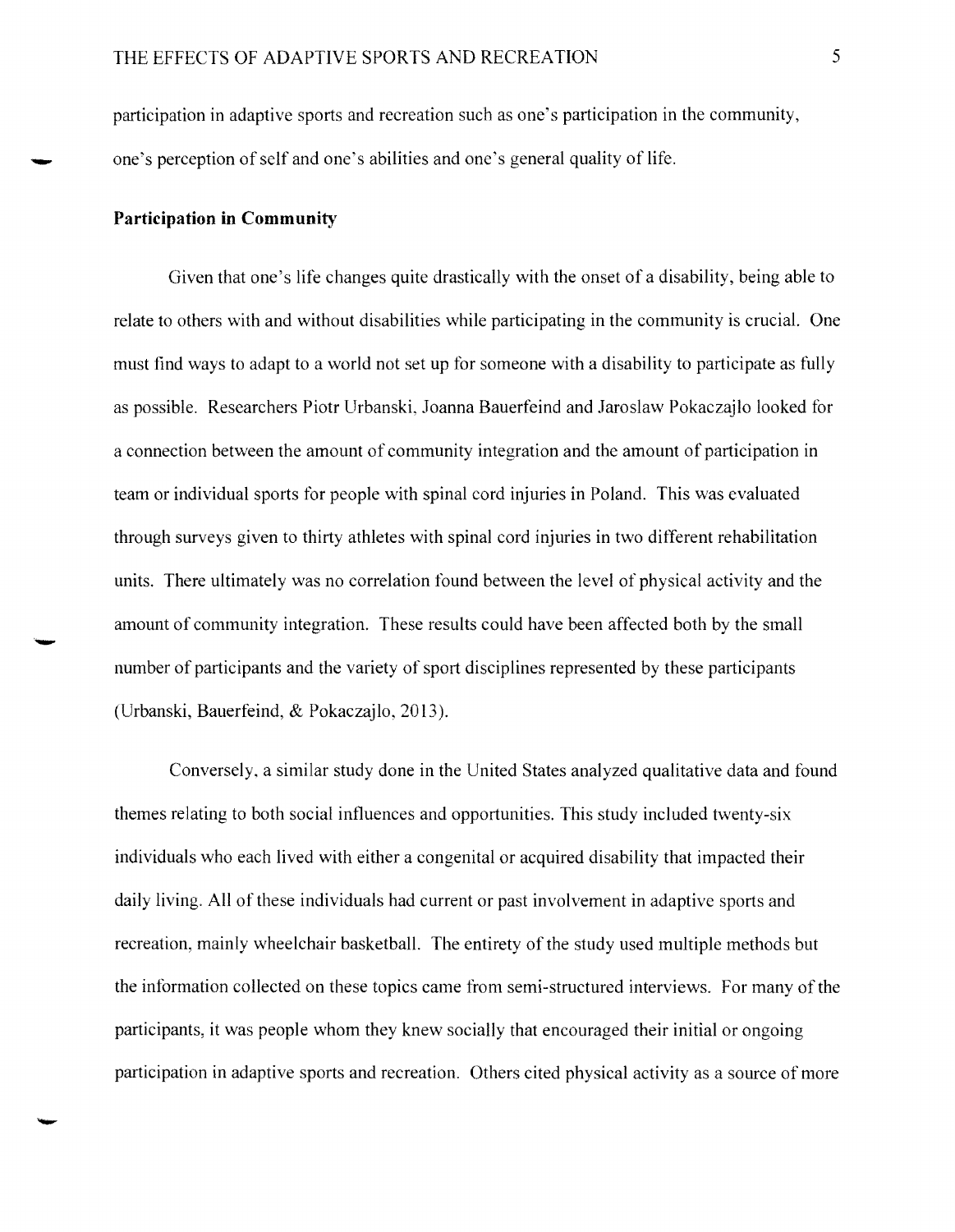interactions with others and as a way to form relationships. One male participant shared how basketball could be a "natural bridge to the able-bodied world". While disability can seem isolating, putting up both physical and emotional barriers, sports and recreation can produce commonalities not only between people with disabilities, but also between people with and without disabilities (Giacobbi, Stancil, Hardin & Bryant, 2008).

## Perception of Self and Ability

Another key variable studied by researchers in connection with participation in adaptive sports and recreation is its effect on a participant's perception of themselves and their abilities. Three Israeli researchers performed a study based upon psychosocial constructs in adolescents with disabilities participating in adaptive sports and recreation. These individuals were introduced to a reverse-integrated wheelchair basketball league. Through a comparison of scales, there was a significant increase in both the participants' perceived ability and their perception of social competence. Some of this perceived benefit could have been due to the time-series design of the study though (Hutzler, Chacahm-Guber & Reiter, 2013).

Another way of looking at this variable was studied using social cognitive theory. Jeffrey Martin from Wayne State University utilized several self-efficacy scales in trying to find a connection between self-efficacy and participation in adaptive sports and recreation. It was found that participants who were efficacious about their sport were also adept at managing thoughts in times of difficulty. Their affective states and general feelings were also found to be more positive. Unfortunately, the sample of this study being highly male could produce biased results (Martin, 2008).

### Quality of Life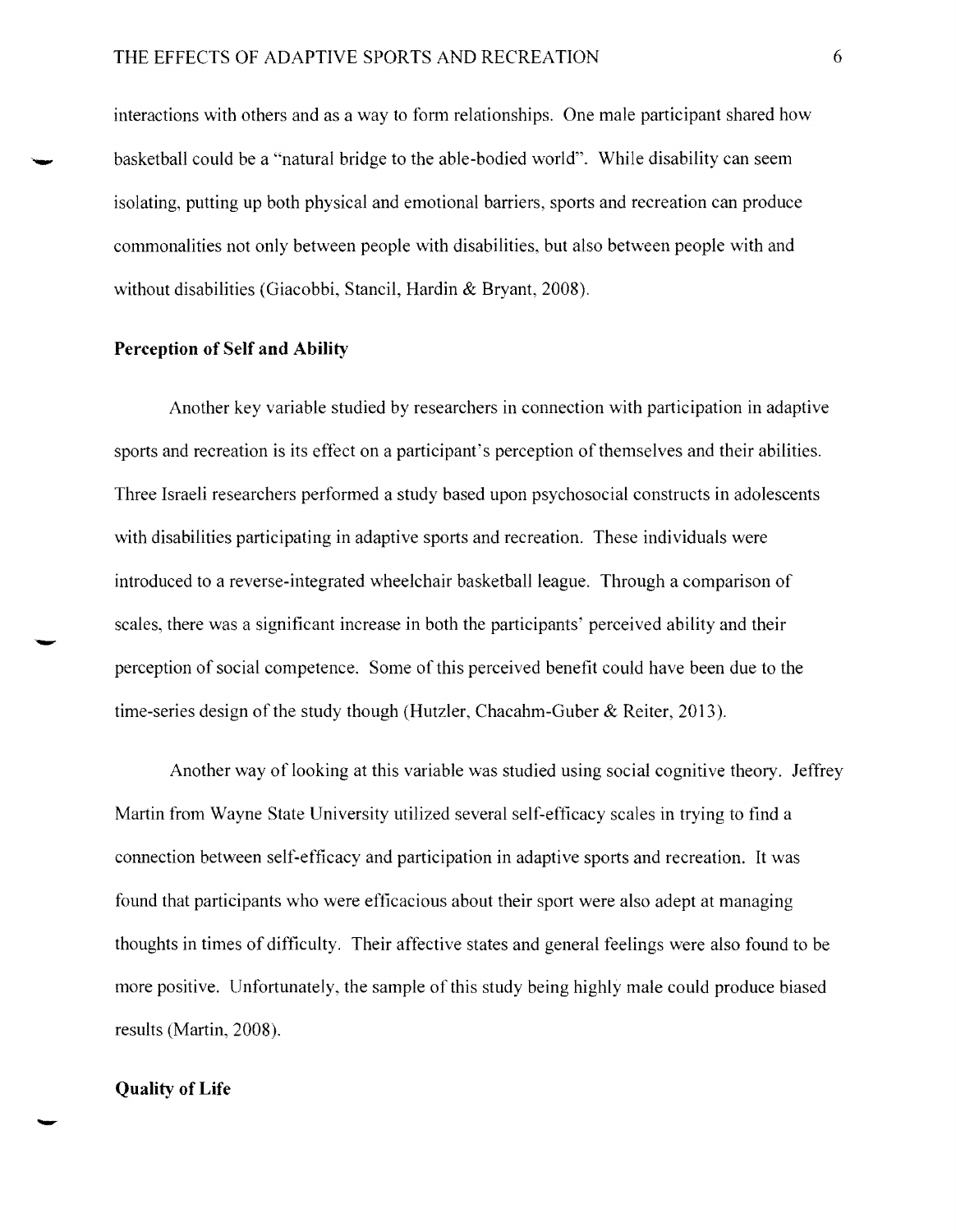Possibly the most loosely defined variable noticed by many of the researchers is that of quality of life. While the first study depended on more open-ended, subjective answers from participants, the results were none the less positively correlated. Researchers from three different universities in the United States studied individuals with physical disabilities recruited from a wheelchair basketball tournament (Giacobbi et aI, 2008). Similar results from a quantitative study done in the United Kingdom showed that people with spinal cord injuries who participated in adaptive sports and recreation had higher life satisfaction than those not participating in adaptive sports and recreation (Tasiemski, Kennedy, Gardner & Taylor, 2005). This was one of few studies that had been able to show a connection between participation and life satisfaction.

Conversely, based upon the World Health Organization's quality of life assessment, a group of veterans who participated in an adaptive sports program in Idaho saw no benefit to their quality of life. The differences in the results from their pre-test to post-test were statistically insignificant (Lundberg, Bennett  $\&$  Smith, 2011). These findings could have been affected by the fact that this was a short-term program. There was also no control group for which to compare the results.

Overall, quality of life appeared to be the most variable of the effects studied. There was no one way that quality of life could be quantified or qualified which complicated the results. Though my study was not specifically directed at quality of life, in talking about their experiences in rehabilitation, some of the comments could be understood as describing one's quality of life at that specific time. Quality of life is subjective to time and place as well as biases of both the interviewers and the participants, especially in a more qualitative setting. My study will hopefully expand upon this qualitative research in such a way as to get more of a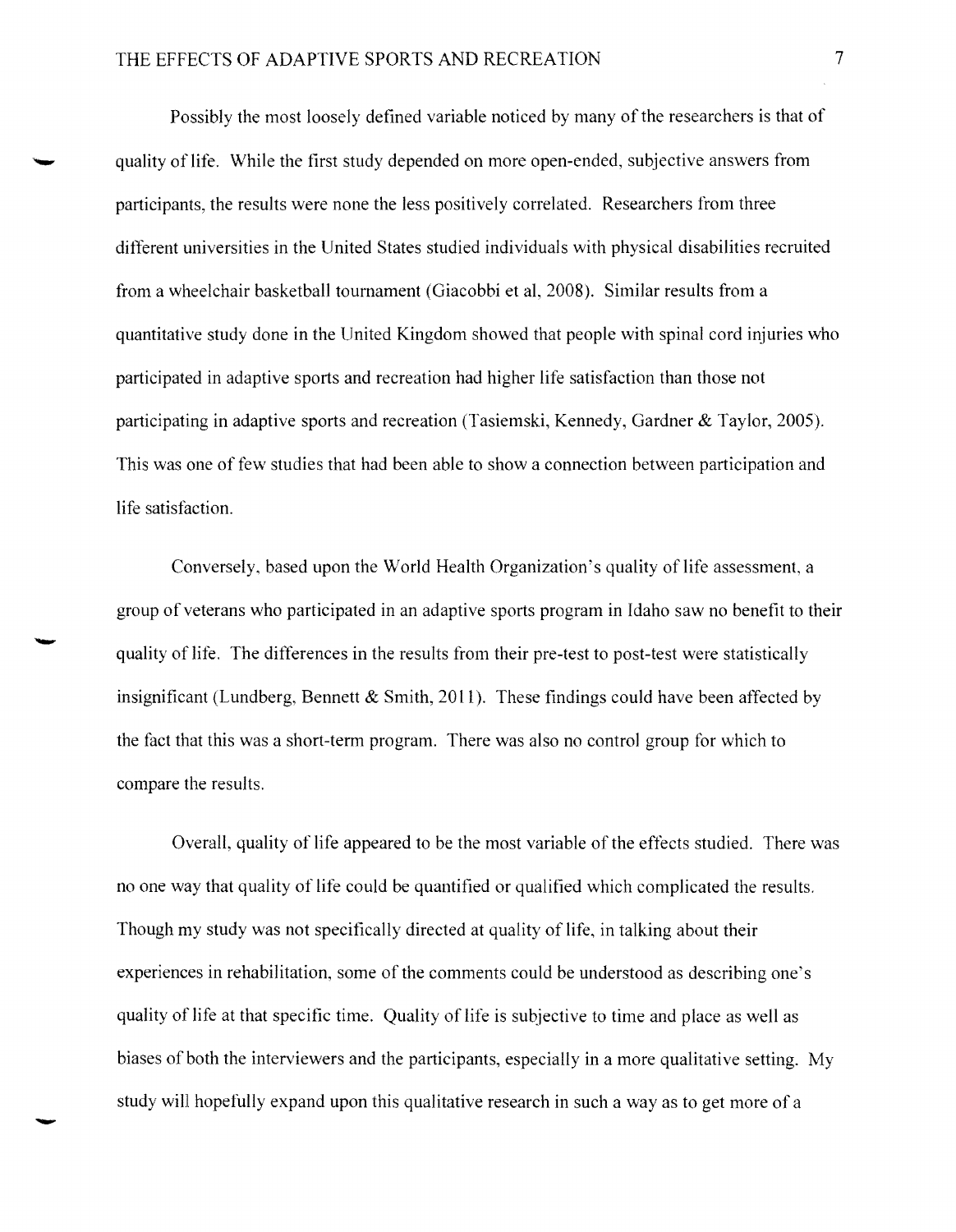## THE EFFECTS OF ADAPTIVE SPORTS AND RECREATION 8

complete picture of rehabilitation and the factors surrounding it. Rehabilitation must be seen as an experience, not purely a set of statistics. Therefore, throughout the interviews, each participant will have the chance to explain their introduction to adaptive sports and recreation and the effects that their participation had on their rehabilitation process. Having read these previous studies, questions came **up** that my study would hopefully answer. I wanted these more open ended interviews to give more insight into why adaptive sports and recreation had these positive effects.

## **Participants**

There were a total of six participants in this qualitative study. All the participants were previously known by the researcher through participation in adaptive sports. These participants were chosen due to the fact that they fit the criteria for the study and they were easily accessible for the interview.

The participants of the study were all between the ages of twenty-two and fifty-four years of age. All participants had first-hand experience with adaptive sports and the rehabilitation process; five participants had experience as patients of rehabilitation and the sixth participant had experience as an adaptive sports and recreation professional at a rehabilitation hospital. Of the participants that had acquired disabilities, the onset of their disability was between the ages of nine and twenty-seven. They all acquired their disabilities within the state of Indiana, but received inpatient and outpatient rehabilitation at a variety of facilities. Four of the participants acquired their disabilities due to accidents while one acquired her disability due to a malformation of the spinal cord.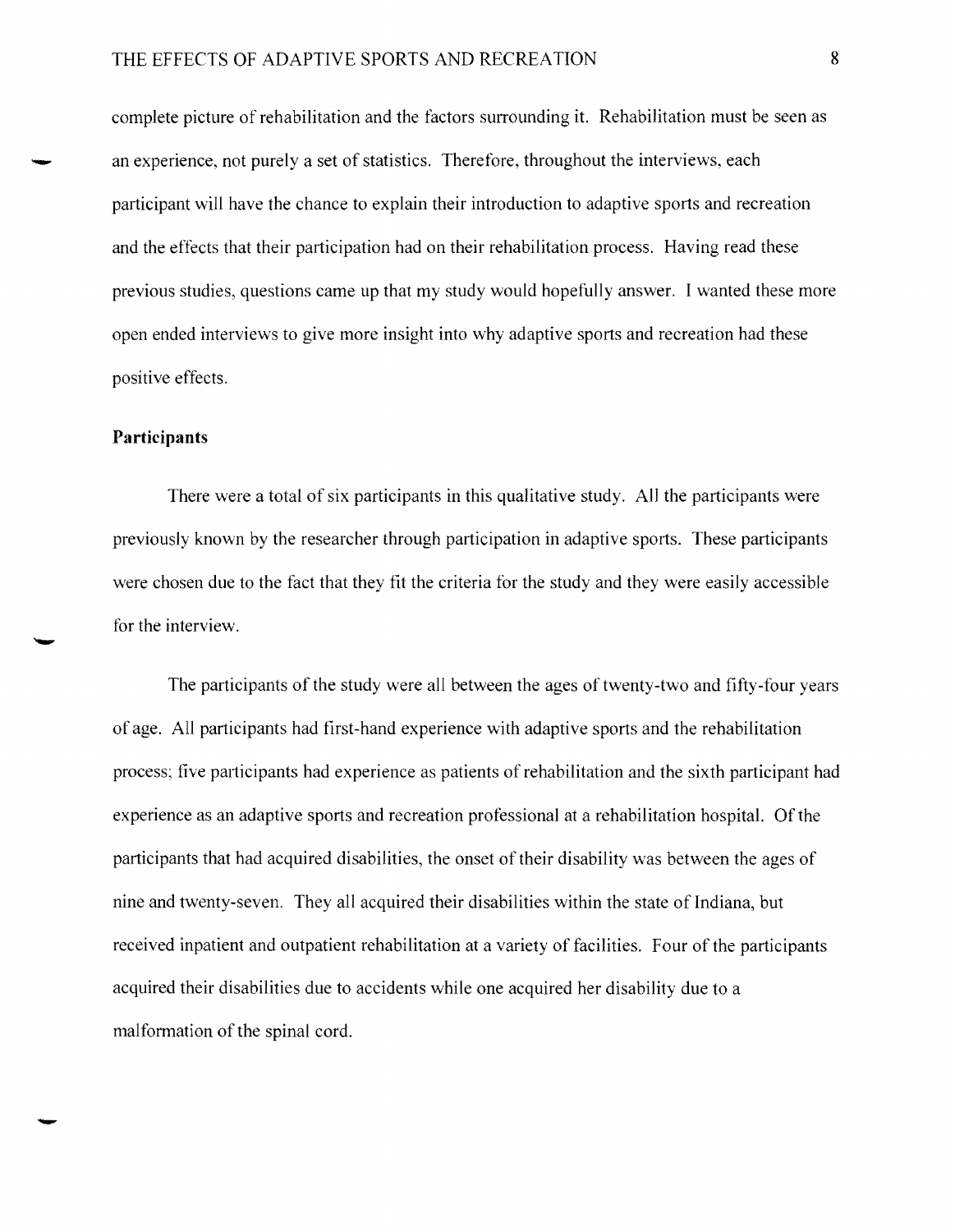Each participant was initially given a letter explaining the process and intent for the study as well as a copy of the consent form. All the participants agreed to be interviewed and consequently signed the consent form. Each interview was done in a private setting and all of the materials were stored in a manner such that the researcher and the thesis advisor were the only ones with access to them. Each participant was assured that they were not obligated to answer any questions with which they were not comfortable. All participants were told that any information given for this study would only be used for this study and would be kept confidential. At no point during the study would identifiable information about the participants be revealed.

#### **Methods**

The data for this study was collected through personal interviews with each participant. Each participant was asked a set of questions related to the nature of their acquired disability, - their rehabilitation and their involvement in adaptive sports and recreation. Each participant was asked to describe their disability, how they were introduced to adaptive sports and recreation, what effect adaptive sports and recreation had on their rehabilitation and what skills they learned from their participation. The end of the interview was also left open for any other comments related to either the rehabilitation process or adaptive sports and recreation. In order for the study to be exploratory, the questions were left relatively open-ended. Five of the interviews were conducted using Google Voice software as the participants were not close enough to be interviewed in person; this allowed the interviews to be recorded. The sixth interview was done in person but still recorded using Audacity. All of the interviews were done in December of 2014 and lasted about ten minutes each.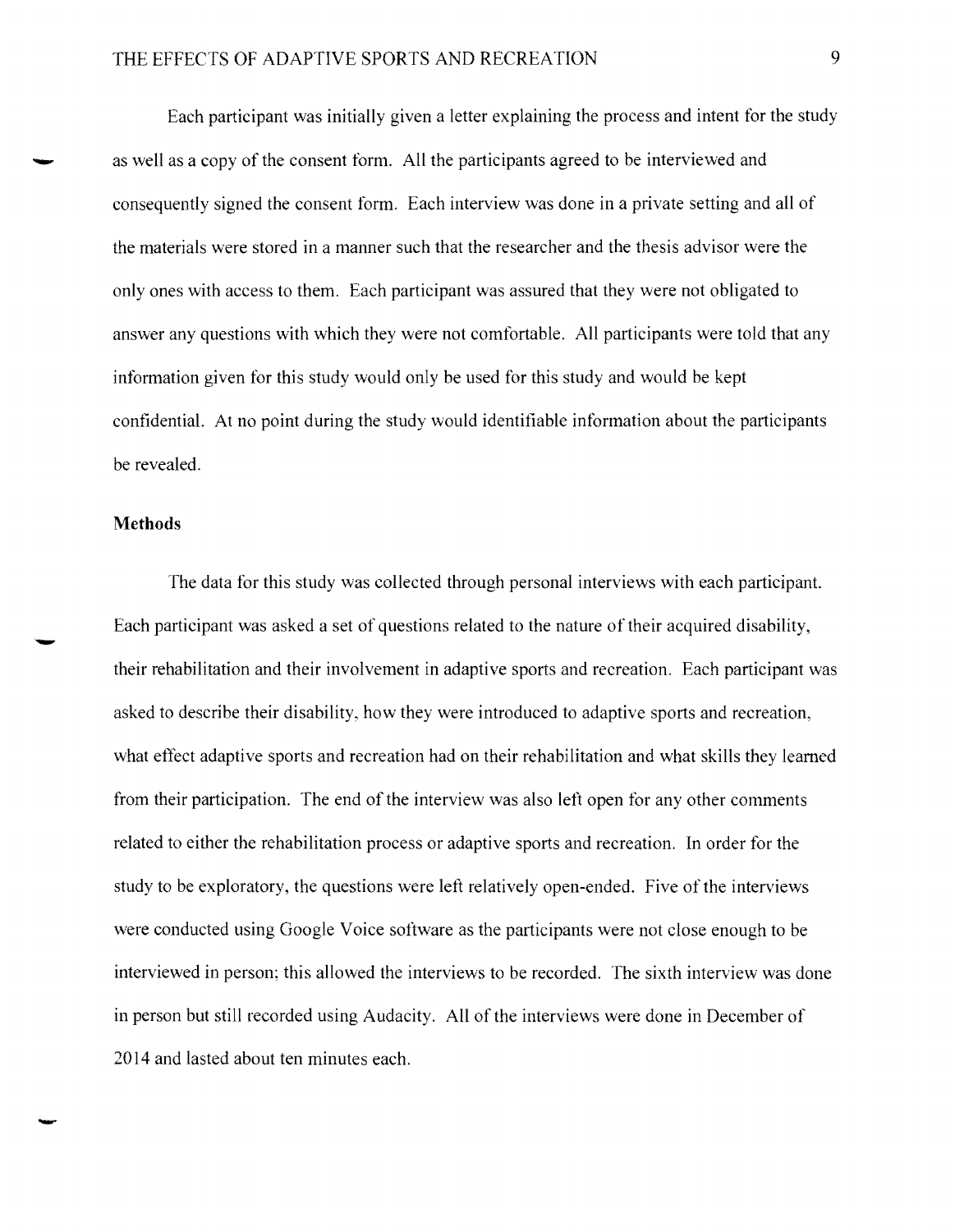The interviews were subsequently transcribed for data analysis. Each interview was transcribed word for word by the researcher. Within the transcriptions of the interviews, patterns in themes were noted across participants' individual experiences.

#### **Results**

Each participant had a unique experience in rehabilitation as well as their introduction to adaptive sports and recreation. Two of the participants were introduced to adaptive sports while in the process ofrehabilitation. One of the participants was introduced by a professional, but not a person directly involved in his rehabilitation. The remaining two participants that had been through rehabilitation came to adaptive sports and recreation through means outside of rehabilitation. In discussion with the professional, he revealed that adaptive sports as a formal part of the rehabilitation process was indeed a newer concept, one that had only been widely practiced for about the last five years. This information was quite consistent with the experiences of the five participants with acquired disabilities.

In interviewing these individuals, I was not only able to glean an insight into the use of adaptive sports in the rehabilitation process, but I also got a better sense of what was encompassed in the rehabilitation process. It appeared as though the use of adaptive sports in the rehabilitation process coincided with a change in the desired outcomes of the rehabilitation process in and of itself.

One of my first participants was able to give some general insight into the current structure of rehabilitation and its connection to adaptive sports and recreation. This man works for the Rehabilitation Institute of Chicago doing adaptive sports programming for children ages five and up. He explained that there are many ways that the Rehabilitation Institute of Chicago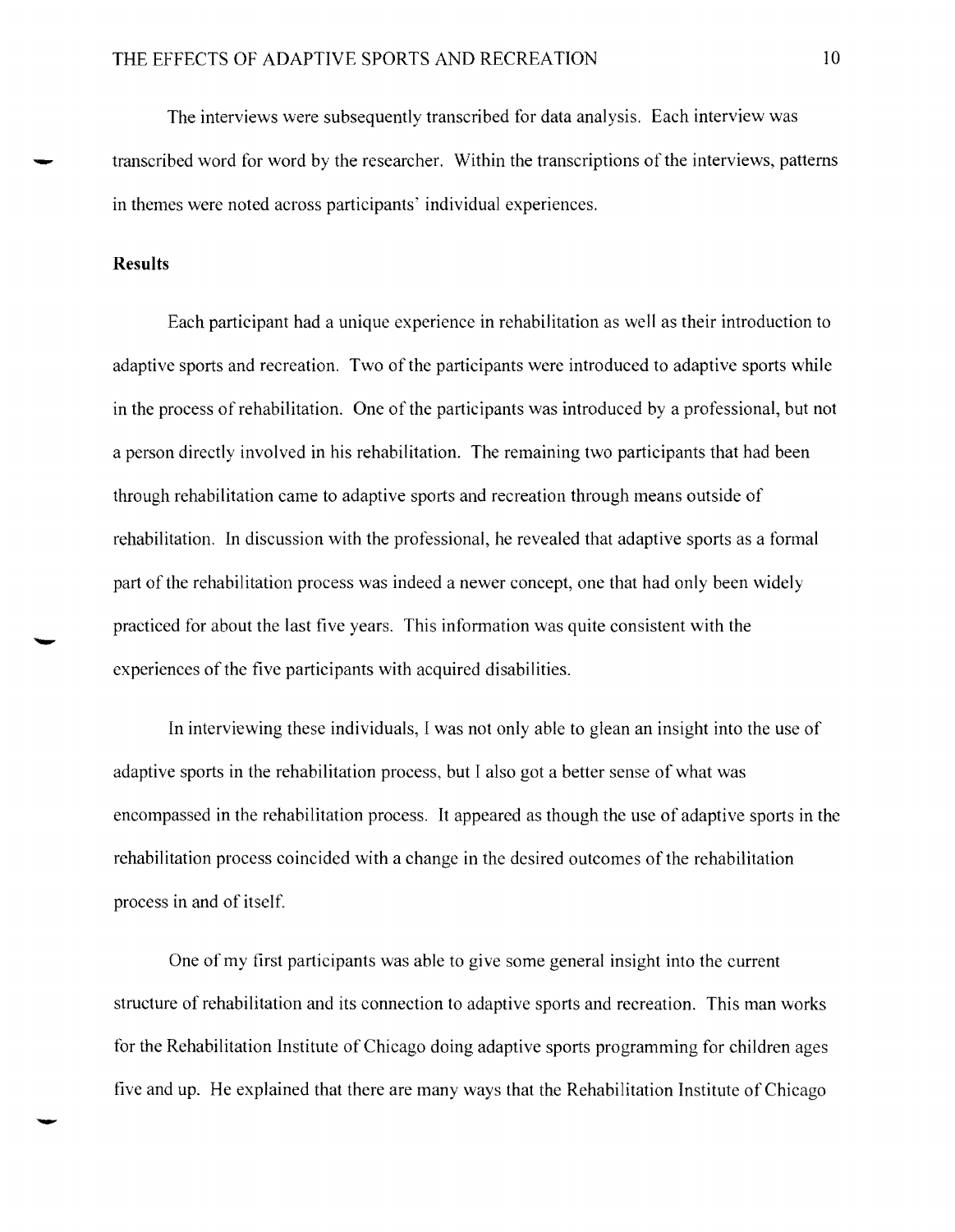## THE EFFECTS OF ADAPTIVE SPORTS AND RECREATION **11**

integrates adaptive sports and recreation into the rehabilitation process. For example, a recreational therapist is part of the team of professionals for each patient in rehabilitation. They have a service hour where they speak to each patient about what their options for sports and recreation are now that they live with a disability. Each patient is also offered the chance to tour the fitness center. Bi-monthly, an introduction to adaptive sports is offered where the patients are introduced to a variety of adaptive sports and have the opportunity to tryout the equipment if they choose. He had also heard of similar programming being done both in Atlanta and in Florida. This early introduction to adaptive sports and recreation is definitely a newer trend, one that is much bigger even than it was five years ago.

Coming from the standpoint of a professional, he saw the greatest benefit to introducing a person to adaptive sports and recreation while they are in rehabilitation is simply showing them that their life of recreation is not over. There are other ways they can explore to be both active and competitive if they choose. There is usually an initial shock because they are not able to participate in a way that they are used to, but as a professional it is important to impress upon them that this is just another part of rehabilitation. This is just another way to strengthen those muscles. They may end up walking again and playing able-bodied sports, but this is a way for them to be active in the meantime.

The oldest participant in the study revealed a distinctly different impression of the aims of the rehabilitation process than the younger participants, many of whom had acquired their disability about twenty years later. This fifty-four year old male was taken to Methodist Hospital in Indianapolis because at the time, the leading back surgeons in Indiana practiced there. He then revealed that he had absolutely no introduction to adaptive sports and recreation by any of the rehabilitation professionals. From his perspective, the rehabilitation hospital was worried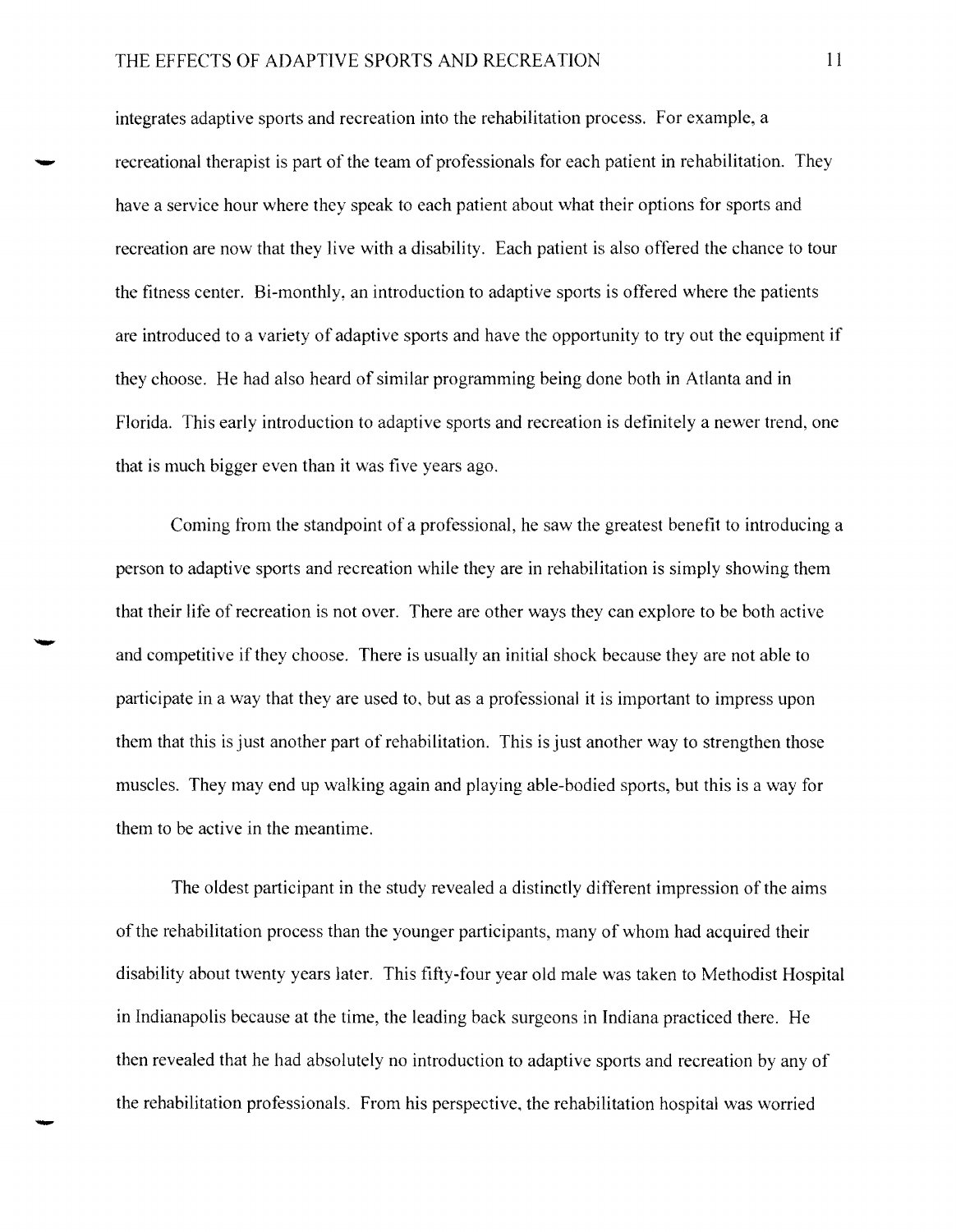## THE EFFECTS OF ADAPTIVE SPORTS AND RECREATION 12

about his most pressing physical and medical concerns, but that was the extent of his rehabilitation. Essentially, he participated in enough therapy to give him strength to be able to go home and take care of himself as best as he could at the time. There was no mention of any coping strategies or even adaptive techniques. It was expected that a patient would figure out these difficulties on his or her own. He did continue outpatient therapy through Parkview Hospital in Fort Wayne after being released from Methodist hospital, but again the goal was purely to give him physical strength.

Both as a person with an acquired disability himself and later in life a wheelchair basketball coach, this participant noted several benefits of adaptive sports and recreation as part of the rehabilitation process, either formally or informally. One of the most important benefits of adaptive sports and recreation he pointed out was simply feeling like one is part of society again. This was particularly important for him living in a small town where there were few people with disabilities. Adaptive sports and recreation gives a person with an acquired disability the chance to participate competitively in a sporting program; this can be especially meaningful if the person was athletic before they acquired their disability. Expanding the impact, adaptive sports and recreation gives the athletes a chance to practice adapting to others in order to work together successfully. This can be a skill that is transferable to the workforce. Furthermore, children and young adults entering an adaptive sports and recreation program are able to see others with disabilities excel in ways they may not have thought were still possible.

The third participant in the study was a twenty-three year old female who was paralyzed from the waist down at age nine. She had a malformation of her spinal cord which caused an extra blood vessel to grow and eventually hemorrhage, paralyzing her in 2001. Her rehabilitation began at Riley Hospital for Children in Indianapolis where she was initially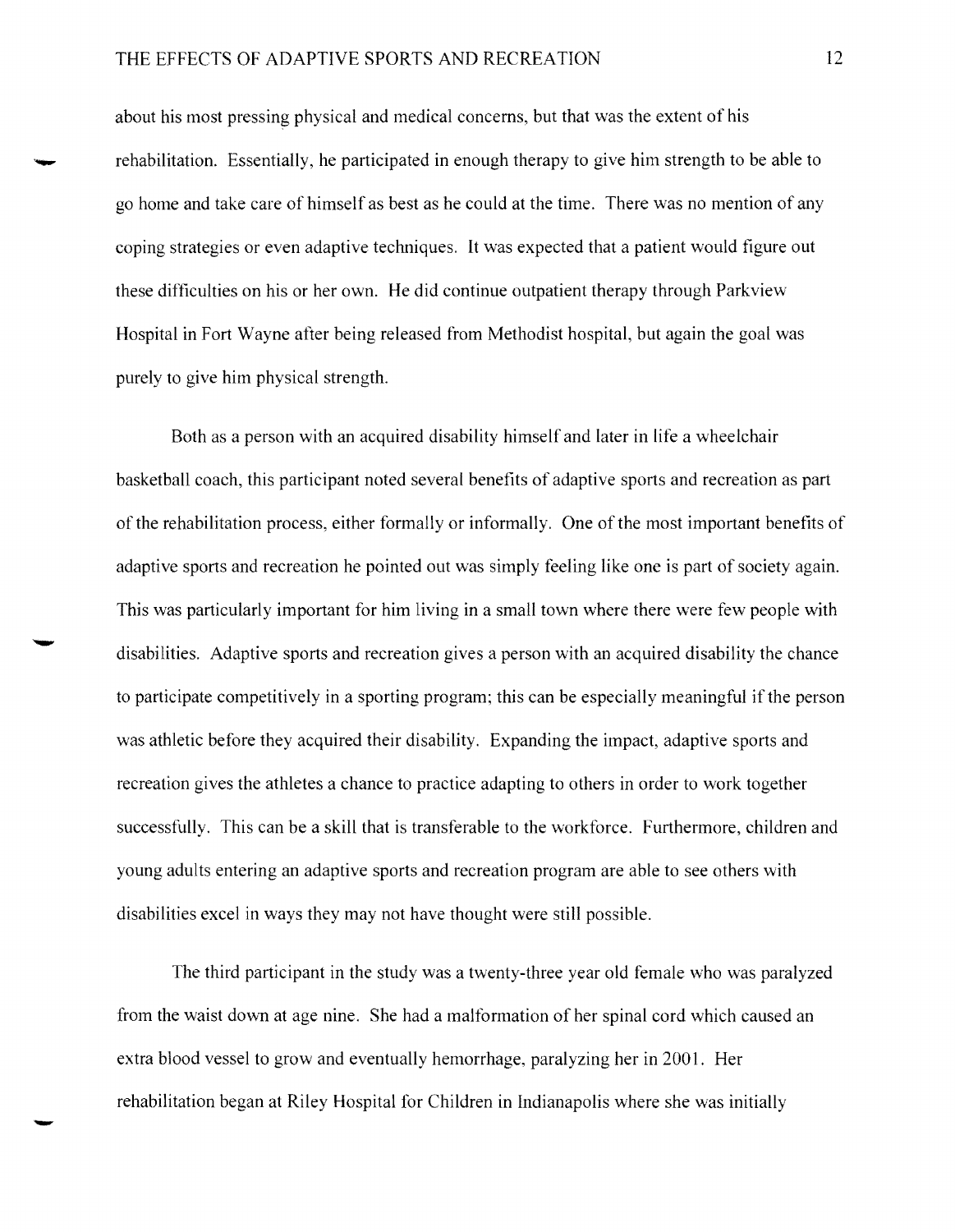inpatient for about a month. She was then transferred to Methodist Hospital also in Indianapolis for outpatient rehabilitation that lasted about a month as well. She again was not introduced to adaptive sports and recreation as a formal part of the rehabilitation process and did not encounter them until about six years after the onset of her disability.

Having been athletic before participating in softball, basketball and horseback riding, she decided to find out about adaptive sports and recreation on her own. Having found a wheelchair basketball team in her hometown, she again found herself becoming athletic. Similar to my first participant, she mentioned not having met many people with disabilities before she started playing wheelchair basketball. As a teenager, she noted that being around other people with disabilities who were facing similar challenges was validating as she could see herself as "normal" within this group. After the onset of her disability, she really did not see herself as an athlete until meeting other people with disabilities who participated in adaptive sports. It was<br>important to her to feel a sense of belonging and identity. Beyond this, she also commented on learning the value of patience and hard work, especially having come to wheelchair basketball later in life. The skills did not come as easily to her as they did for others on her team who had started playing at a much younger age. She expressed that she thinks that adaptive sports should be a key part of the rehabilitation process for both the physical and the social benefits.

My fourth participant was a twenty-two year old female paralyzed in a snowboarding accident in 2010 when she was seventeen years old. This participant had been a competitive athlete before her injury as well, playing basketball for her high school and trying just about every sport she could. For her, this love of sports translated more directly into her rehabilitation process. During her time in inpatient rehabilitation at the Rehabilitation Hospital of Indiana (RHI) in Indianapolis, she was able to meet with a recreational therapist as well as attend a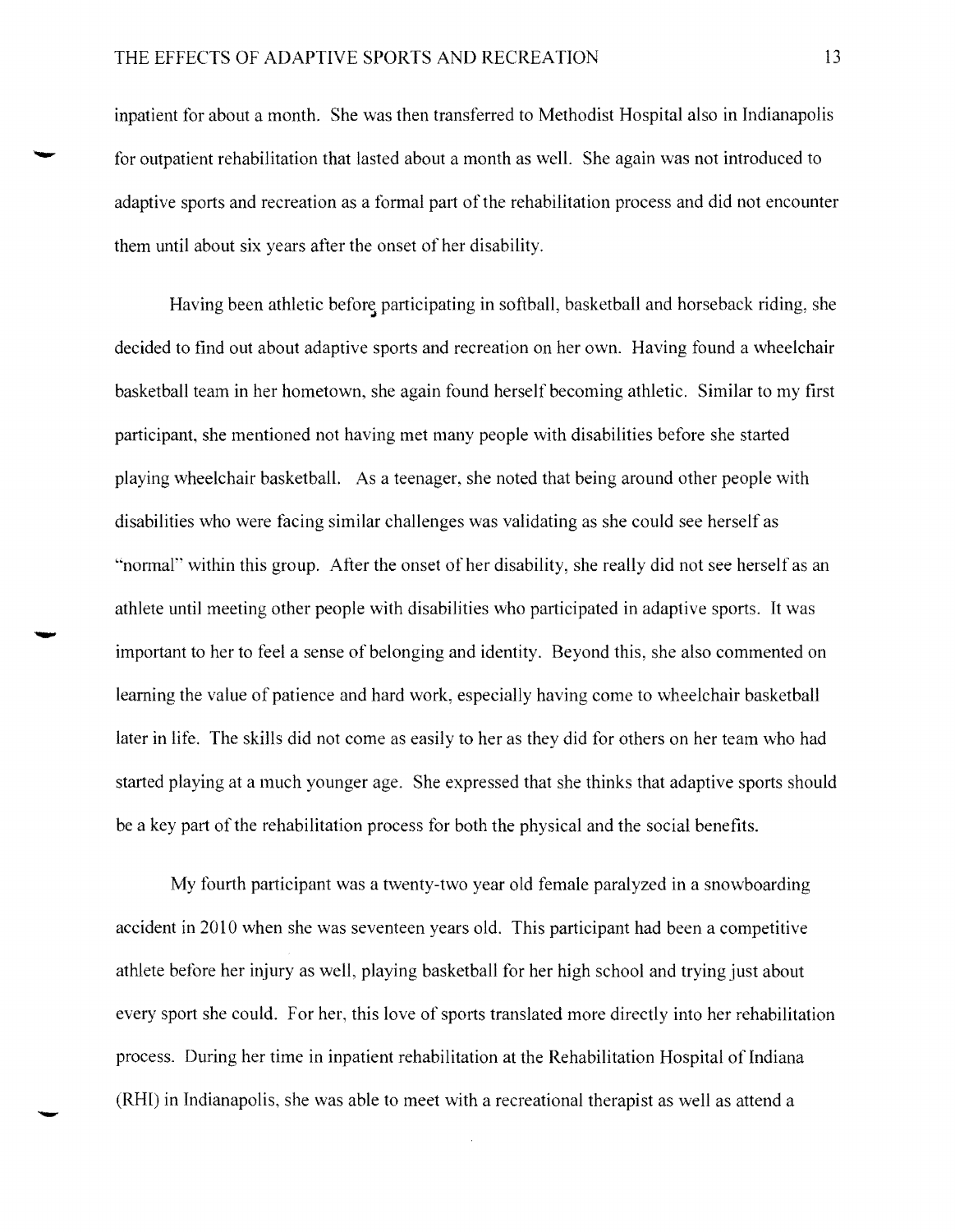wheelchair basketball practice. These opportunities were open anyone receiving rehabilitation through RHI, a visit with the recreational therapist was built into one's day just like physical or occupational therapy.

This participant also mentioned quite a few benefits to playing adaptive sports. Once she was physically ready to begin wheelchair basketbalL it was a way for her to become healthier and fitter. It also helped with being able to transfer and move around having lost the use of quite a few muscles. Additionally, she found that there was a group of people who were dealing with many of the same issues; if she ran into an issue, someone else had probably already figured out how to solve it. She realized how small and tight-knit a community there is among athletes with disabilities. Unlike many of the participants, her injury did not have a significant impact on her self-esteem, but she definitely did not expect to be competitive again. This was one of the major things that adaptive sports brought back to her. Even today, she plays on one of the top women's<br>wheelchair basketball teams in the United States and has been invited to try out for the USA women's wheelchair basketball team.

Having had such an overwhelmingly positive experience with adaptive sports and recreation, this participant is a strong advocate for their continued use in the rehabilitation process. Being able to find an outlet for one's athletic and competitive nature can have enormous benefits.

My fifth participant was a twenty-two year old male who sustained a lumbar spinal compression injury in 2007 at the age of fourteen. After his injury, he received inpatient rehabilitation at Methodist Hospital in Indianapolis and outpatient rehabilitation at S1. Francis Beech Grove, also in Indianapolis. Though he was not introduced to adaptive sports and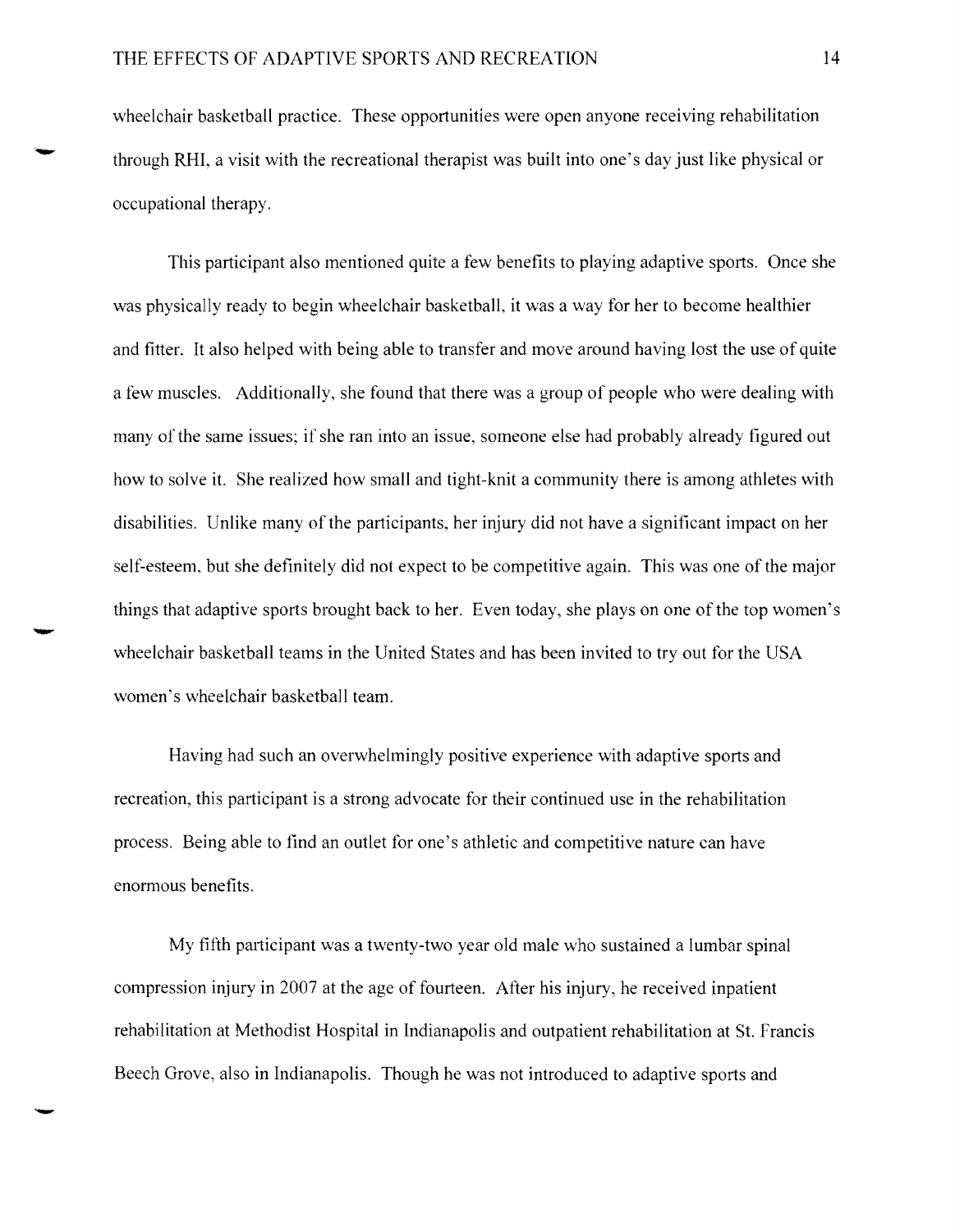## THE EFFECTS OF ADAPTIVE SPORTS AND RECREATION 15

recreation as a formal part of the rehabilitation process, he was introduced by the person who fitted him for his first wheelchair shortly after being released from the hospital. This man was the coach for their local wheelchair basketball team and encouraged him to come observe the team. He then began playing for the team about a year later.

Though adaptive sports were not technically part of his rehabilitation, he expressed that it definitely had a positive impact on his rehabilitation and adjustment process. For one, it was something he could do aside from basic physical therapy to enhance his strength. He even expressed that once he was able to play more competitively, he found that he actually had some athletic ability. Athletics was not something he had participated in before his injury so he was able to find a new side of himself through adaptive sports. He was able to find a sport that he loved, was good at, and it taught him about team work and controlling his emotions in stressful situations. Much like other participants, his social circle expanded through playing wheelchair sports. When asked whether he thought that adaptive sports would have been a good addition to his formal rehabilitation process, he indicated that they definitely would have enhanced it. Not only would it have made him stronger at that point, but it would have been a relief from the monotony of physical and occupational therapy. As he indicated, he did not remember that time being much fun, so adaptive sports would have been a good recreational outlet.

My final participant who had experienced rehabilitation as a patient was a twenty-five year old male who is a T4 complete paraplegic. He was injured in 2005 as a sophomore in high school. He received inpatient rehabilitation for two months at United Methodist Hospital in Indianapolis and outpatient rehabilitation at the Rehabilitation Hospital of Indiana, also in Indianapolis. He was initially introduced to adaptive sports and recreation while he was inpatient, but physically he was not ready to participate at that point. During his outpatient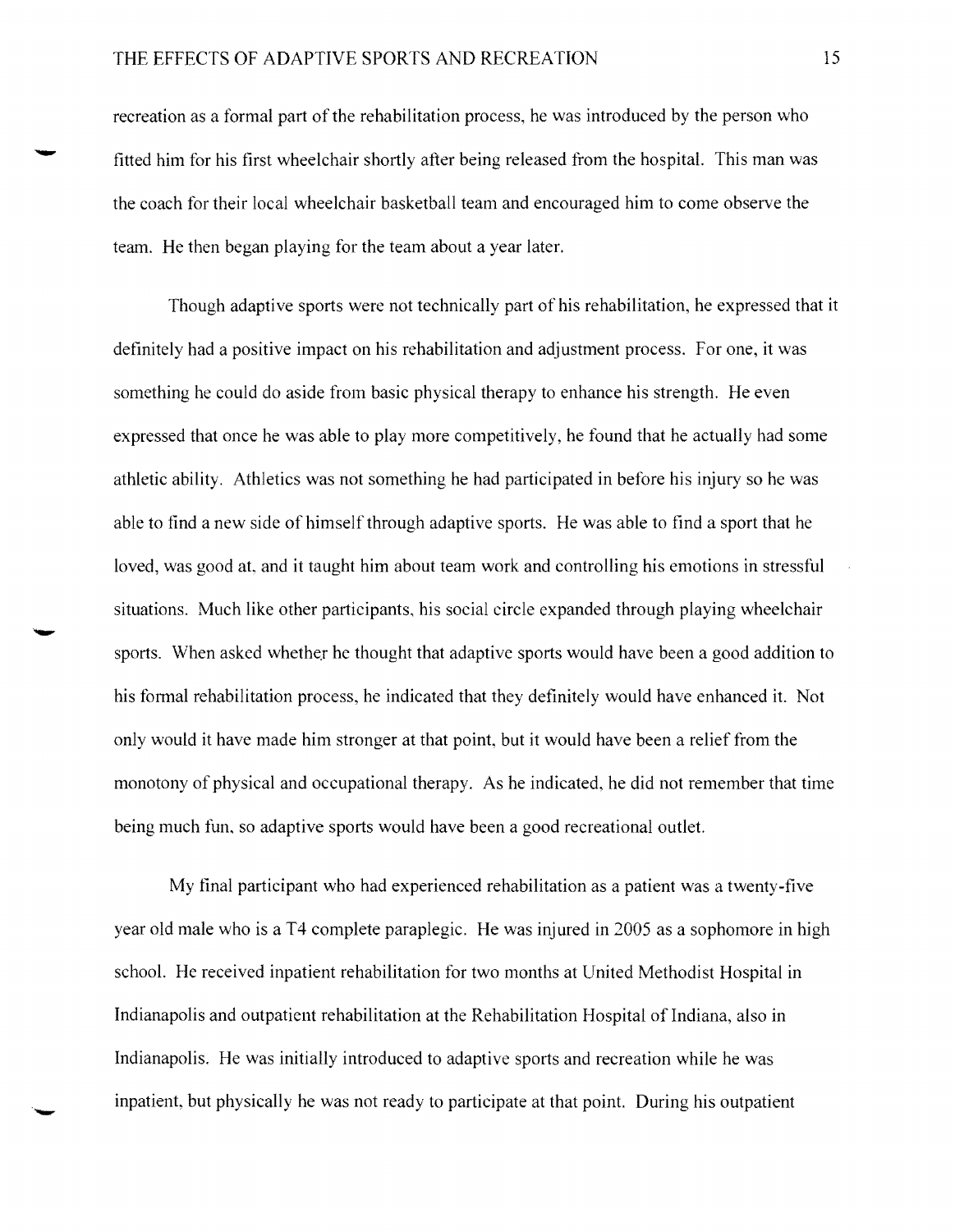rehabilitation, he was able to meet other athletes with disabilities from the teams at the Rehabilitation Hospital of Indiana as well as tryout some of the sports equipment.

Having been a competitive athlete both in track and swimming before his injury, he expressed that his introduction to adaptive sports had a huge impact on his rehabilitation process. He was again able to be competitive with a group of people on his own ability level. It was also a way for him to show people that he was still the same athletic and competitive person he was before his injury; he just had to go about playing sports slightly differently. Especially having been an intercollegiate athlete in wheelchair basketball, he expressed that playing adaptive sports enhanced his ability to be patient. At that level, he was not automatically one of the best players, so he had to work extremely hard to be one of the best. This for him was a humbling experience.

One of the unique aspects that this participant highlighted about rehabilitation was how he was made to use the skills that he learned in physical and occupational therapy out in the "real he was made to use the skills that he learned in physical and occupational therapy out in the "r<br>world". About once a week while he was in rehabilitation, they would go on group outings to recreational events. Aside from providing a relief from the normal schedule, this was a chance for the patients to experience the difficulties of doing things such as transferring into and out of the seats at the movie theater. They were made to tigure out how to adapt to these activities. One of the interesting insights this participant provided was that any time he was learning a new task in therapy, inevitably it was an able-bodied person teaching him. Therefore, there was definitely a disconnect because that person had full use of all of their muscles. So like other participants stated, having people who are truly facing the same difficulties as you are is invaluable.

#### **Discussion**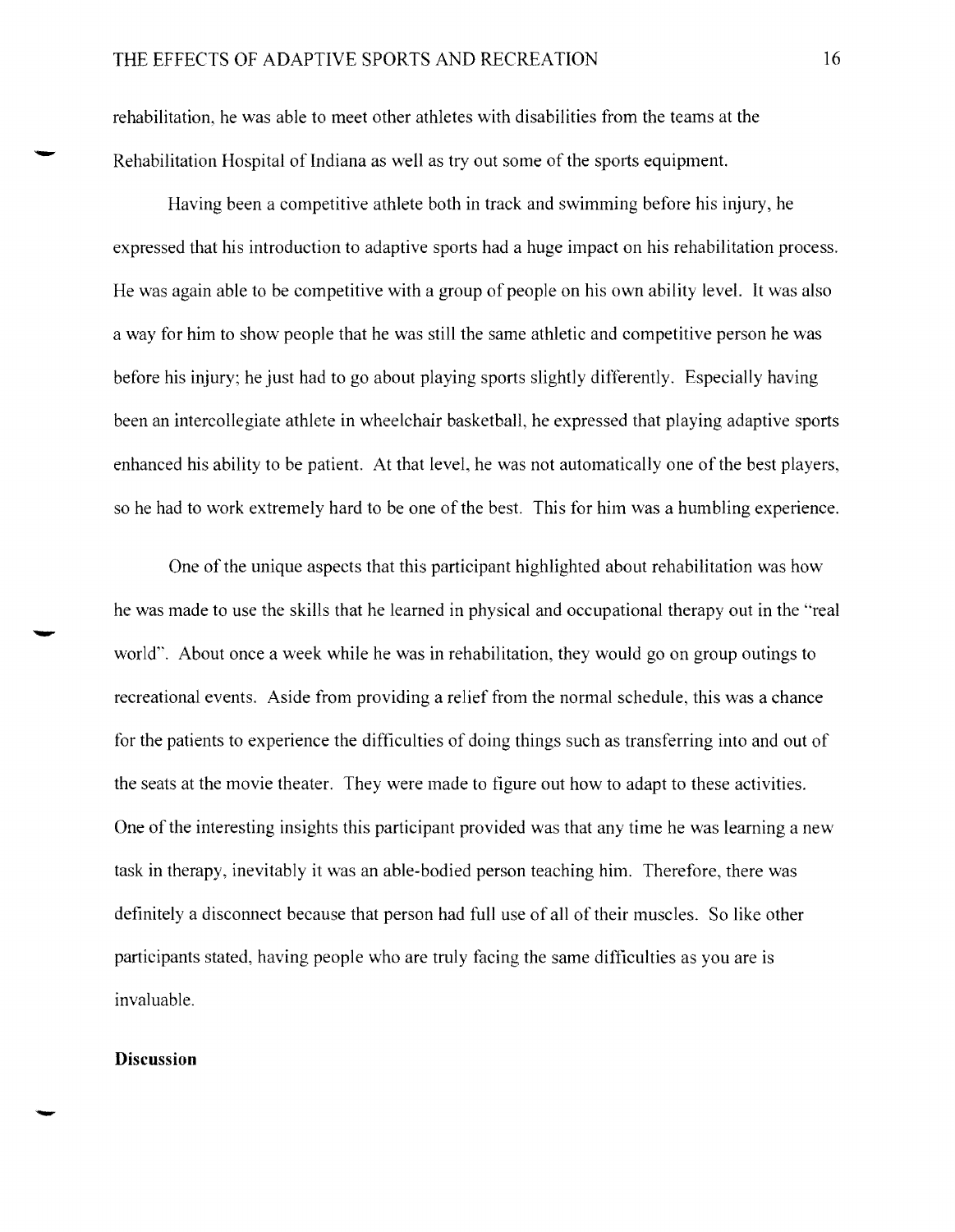In general, this study reinforced previous research done on the subject of adaptive sports and rehabilitation. There was a definite positive influence seen on the process of rehabilitation and life in general after the onset of an acquired disability by participation in adaptive sports and recreation. Each participant was asked initially for a brief explanation of the nature of their disability. Following this, the main questions centered around how the participant was introduced to adaptive sports and recreation and by whom. From there, each participant was asked about what effect adaptive sports and recreation had on their rehabilitation process had, especially in respect to their social life and their self-perception. Finally, the end of the interview was left open-ended for any other insight the participant had about any part of the rehabilitation process.

The main goal of this particular study, unlike the others reviewed, was to see rehabilitation and participation in adaptive sports and recreation as an experience. One's experiences including thoughts, feelings and opinions are not easily represented with numerical data. In order to get a complete picture of the experience, one must collect qualitative data. As a qualitative and exploratory study, one cannot draw any absolute conclusions based upon the results. The sample was small and quite select. The fact that I as the researcher knew the participants previously and had previous experience with adaptive sports and recreation could also have had an effect on the results of the study.

The results of this study were not surprising, but did bring up more areas that should be addressed more fully. Multiple participants pointed out the fact that they were able to learn skills applicable to other areas of life. These included such things as teamwork, patience and controlling ones emotions. All three of these skills have the potential to be useful in such places as the workforce. Doing a larger qualitative study addressing this topic with a wider variety of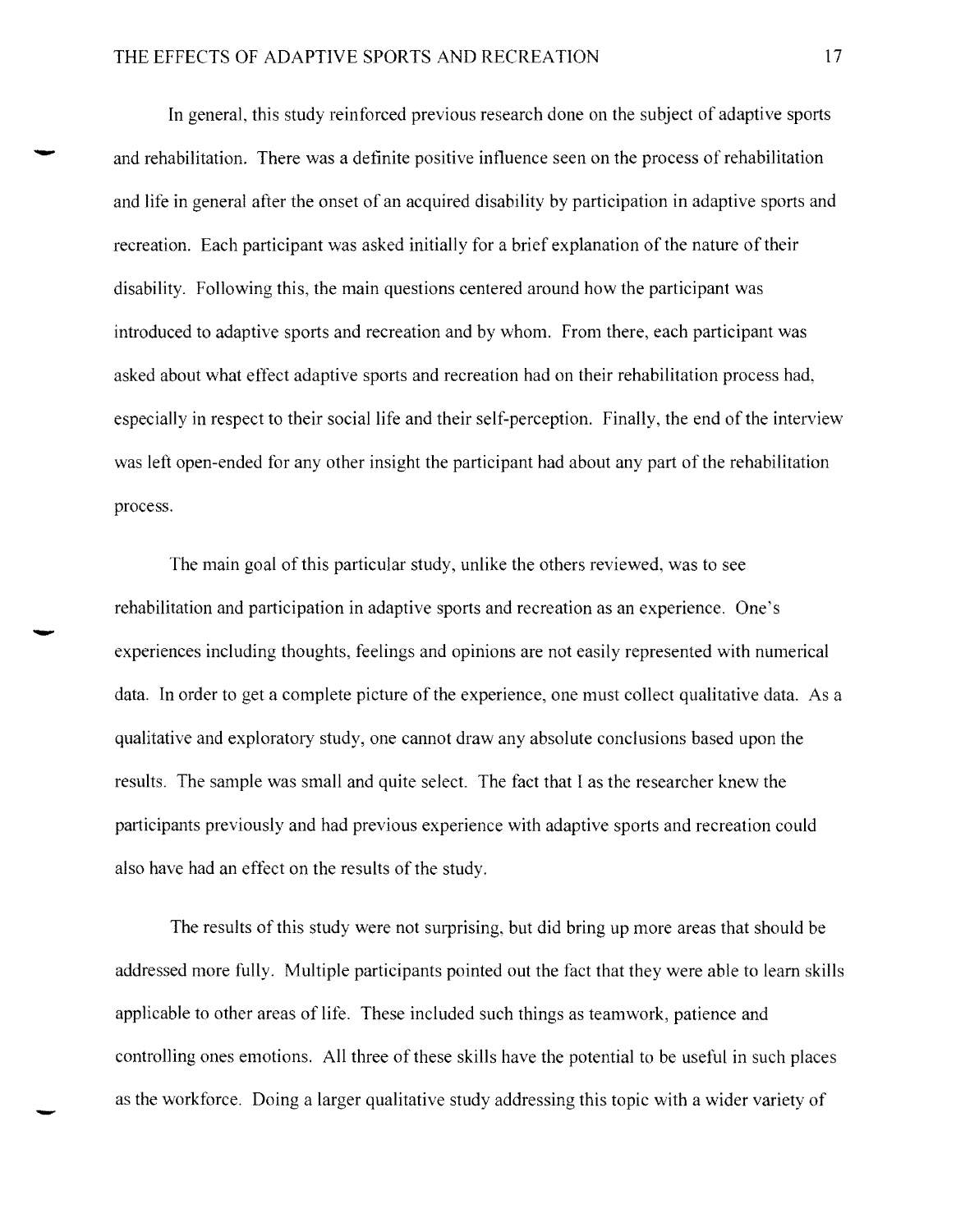participants would be a great area of research. Many of the studies done previously took data from one specific point in a participant's life. Rehabilitation is such an all-encompassing endeavor that effective research must be more extensive.

Studies looking at the effects of adaptive sports and recreation on one's social interactions would be another area for further research. A factor highlighted by many of the participants in this study was that the other people participating in adaptive sports and recreation had encountered many of the same difficulties, also living with a physical disability. It also appeared to one participant to be a rather small, tight-knit community. It is a community in which "everyone knows everyone". Furthermore, one could connect this with the perceived assimilation of a person with the acquired disability into the disabled community. Qualitative research has the potential for more specifically answering the question of "why" in these scenarios. While qualitative research can give a succinct picture of the effects, qualitative research is able to make a connection as to why a certain effect was seen.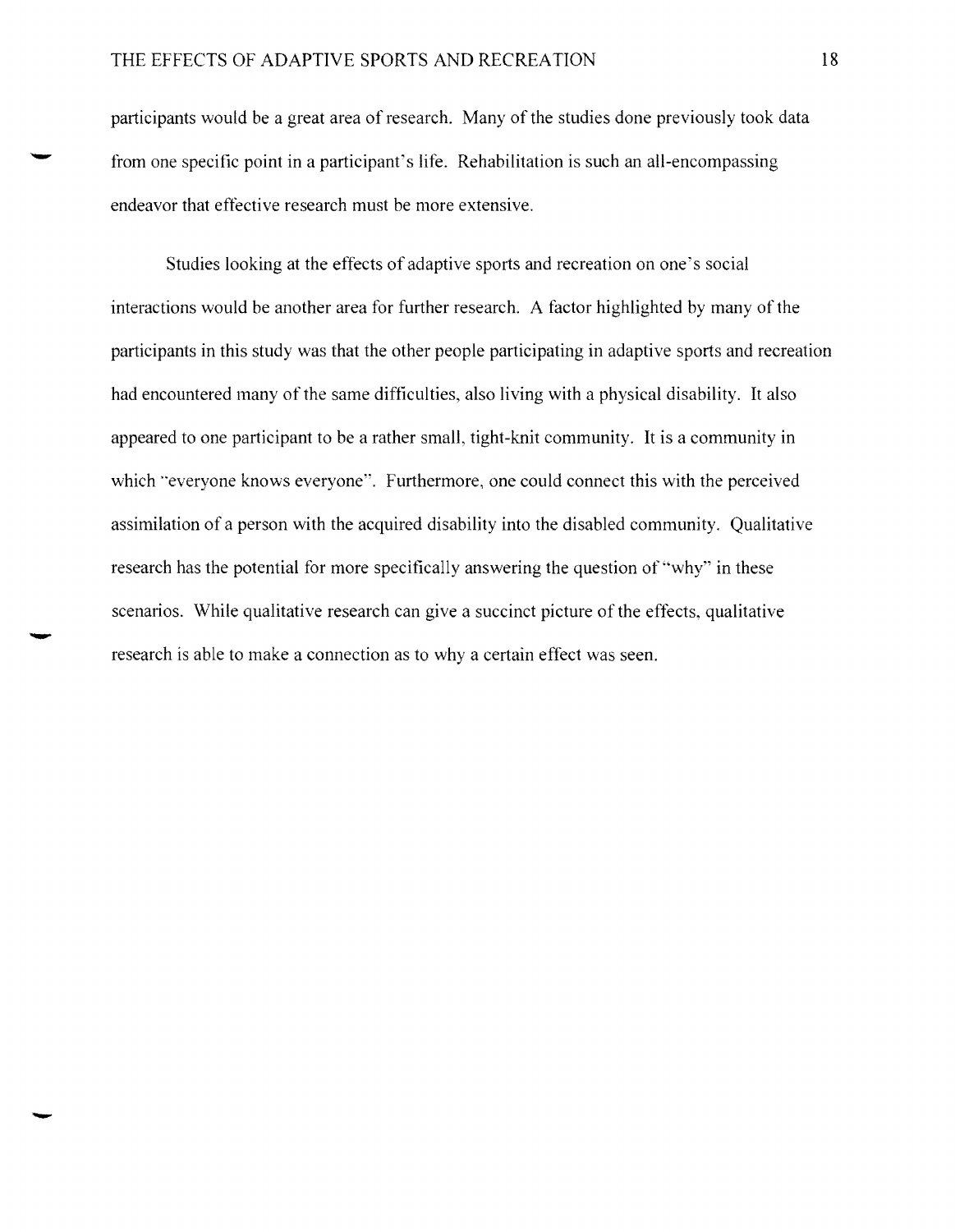#### References

- Blouin, M. & Vallejo Echeverri, LE. (2010). Rehabilitation. In *International Encyclopedia of Rehabilitation.* Retrieved from *http://cirrie.buffalo.edu/encyclopedia/en/article/304/*
- Giacobbi, P., Stancil. M., Hardin, 8., & Bryant, L. (2008). Physical activity and quality of life experienced by highly active individuals with physical disabilities. *Adapted Physical Activit}' Quarterly.* 25, 189-207.
- Hutzler, Y., Chacahm-Guber, A, & Reiter, S. (2013). Throughout a reverse-integrated wheelchair basketball program. *Palaestra.* 27,33-36.
- Lundberg, N., Bennett, 1., & Smith, S. (2011). Outcomes of adaptive sports and recreation participation among veterans returning from combat with acquired disability. *Therapeutic Recreation Journal, 45(2), 105-120.*
- Martin, J. (2008). Multidimensional self-efficacy and affect in wheelchair basketball players. Adapted *Physical Activity Quarterly.* 25,275-288.
- Slater, D. & Meade, M. (2004). Participation in recreation and sports for persons with spinal cord injury: Review and recommendations. *NeuroRehabilitation.* 19, 121-129.
- Tasiemski, T., Kennedy, P., Gardner, 8., & Taylor, N. (2005). The association of sports and physical recreation with life satisfaction in a community sample of people with spinal cord injuries. *NeuroRehabilitafion,* 20,253-265.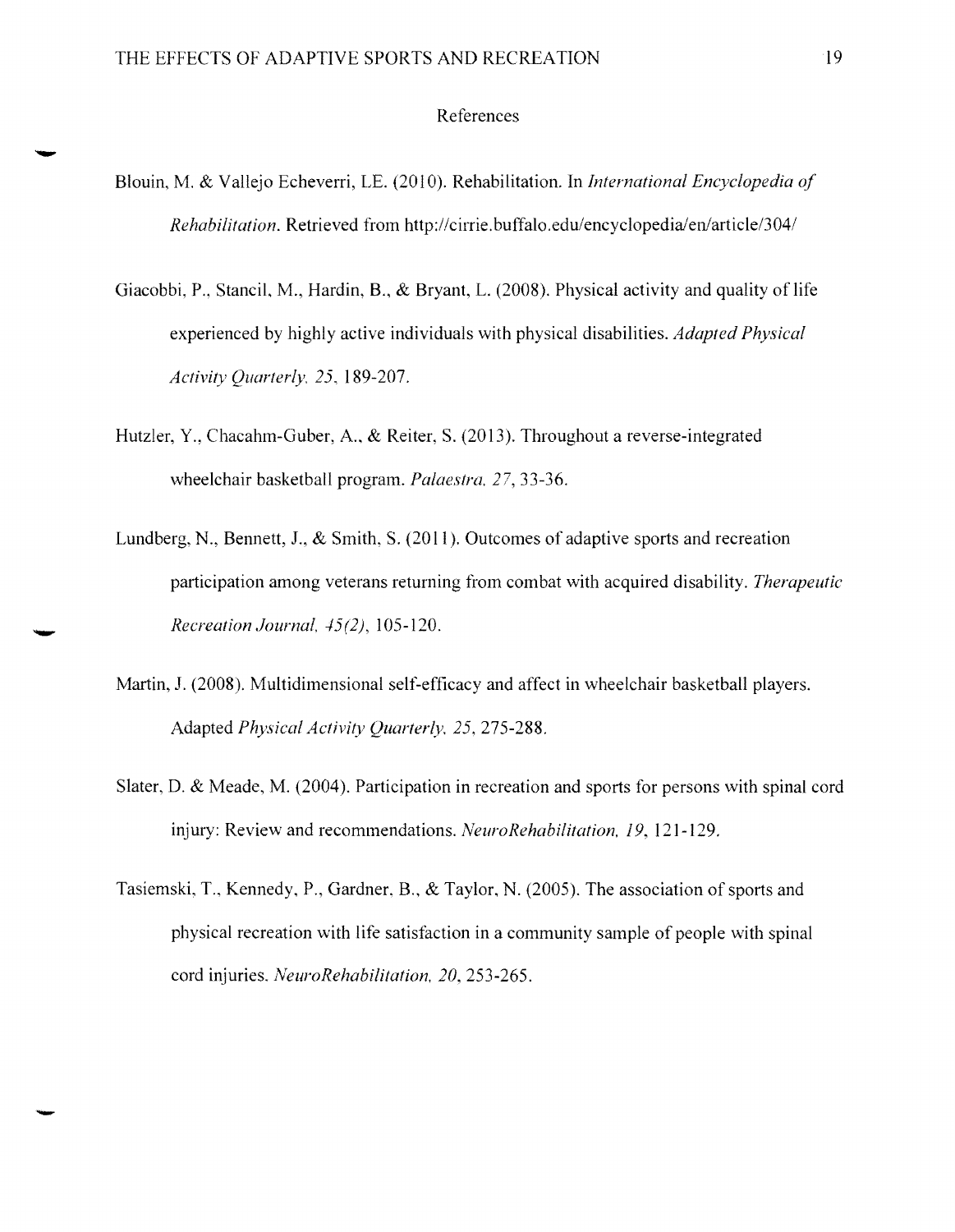Urbanski, P., Bauerfeind, J., & Pokaczajlo, J. (2013). Community integration in persons with spinal cord injury participating in team and individual sports. *TRENDS in Sport Sciences,* ' 2(20),95-100.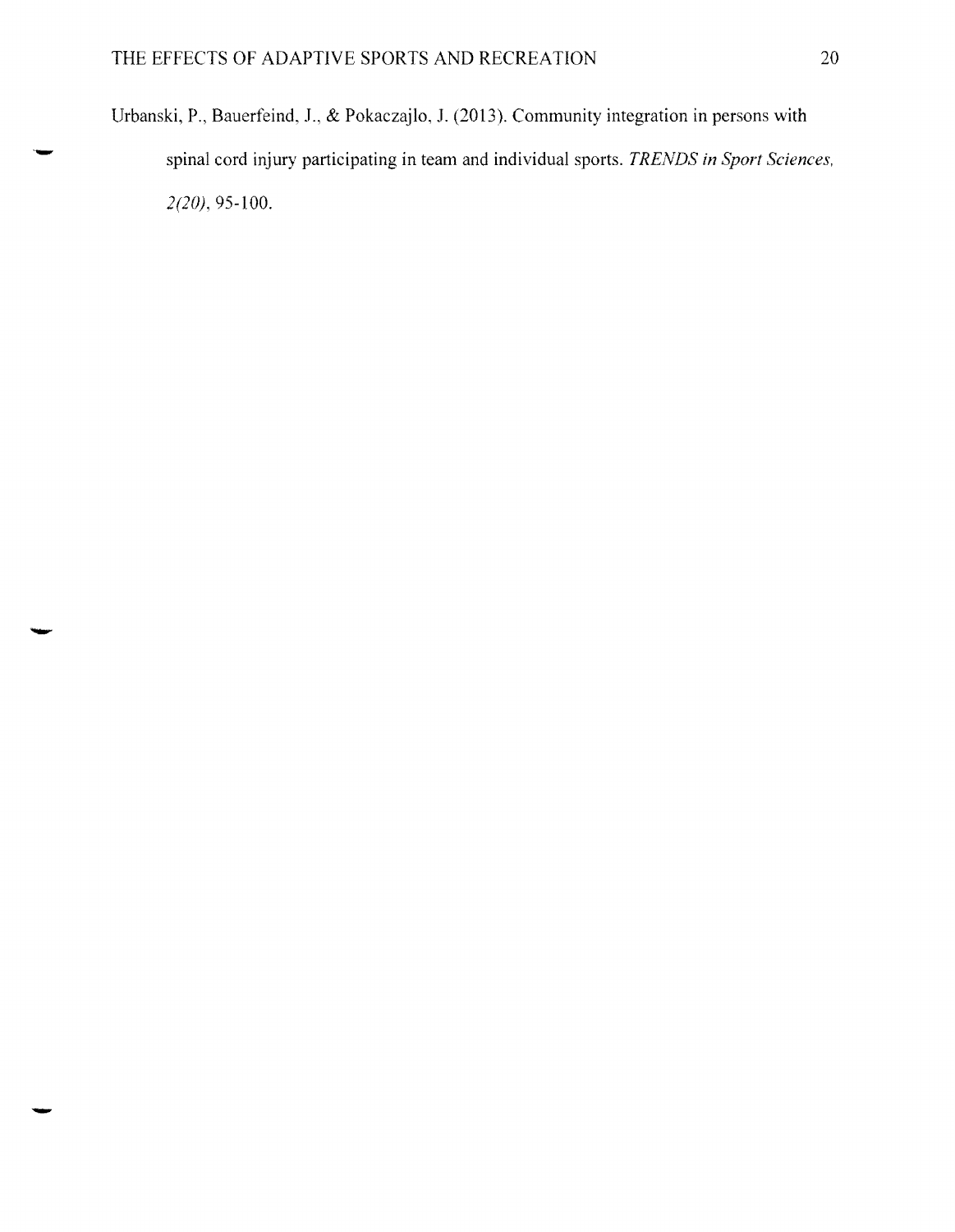

Office of Research Integrity Institutional Review Board (lRB) 2000 University Avenue Muncie, IN 47306-0155 Phone: 765-285-5070

| DATE:                                                          | November 25, 2014                                                                                 |
|----------------------------------------------------------------|---------------------------------------------------------------------------------------------------|
| TO:                                                            | Sarah Sims                                                                                        |
| FROM:                                                          | <b>Ball State University IRB</b>                                                                  |
| RE:<br>TITLE:<br><b>SUBMISSION TYPE:</b>                       | IRB protocol # 649975-1<br>Use of Adaptive Sports and Recreation in Rehabilitation<br>New Project |
| <b>ACTION:</b><br><b>DECISION DATE:</b><br><b>REVIEW TYPE:</b> | APPROVED<br>November 25, 2014<br><b>EXEMPT</b>                                                    |

The Institutional Review Board reviewed your protocol on November 25, 2014 and has determined the procedures you have proposed are appropriate for exemption under the federal regulations. As such, there will be no further review of your protocol, and you are cleared to proceed with the procedures outlined in your protocol. As an exempt study, there is no requirement for continuing review. Your protocol will remain on file with the IRB as a matter of record.

#### **Exempt Categories:**

|   | Category 1: Research conducted in established or commonly accepted educational settings,<br>involving normal educations practices, such as (i) research on regular and special education<br>instructional strategies, or (ii) research on the effectiveness of or the comparison among<br>instructional techniques, curricula, or classroom management methods.                                                                                                                                                                 |
|---|---------------------------------------------------------------------------------------------------------------------------------------------------------------------------------------------------------------------------------------------------------------------------------------------------------------------------------------------------------------------------------------------------------------------------------------------------------------------------------------------------------------------------------|
| X | Category 2: Research involving the use of educational test (cognitive, diagnostic, aptitude,<br>achievement), survey procedures, interview procedures or observation of public behavior                                                                                                                                                                                                                                                                                                                                         |
|   | Category 3: Research involving the use of educational test (cognitive, diagnostic, aptitude,<br>achievement), survey procedures, interview procedures, or observation of public behavior<br>that is not exempt under category 2, if: (i) the human subjects are elected or appointed<br>officials or candidates for public office; or (ii) Federal statute(s) require(s) without exception<br>that the confidentiality of the personally identifiable information will be maintained throughout<br>the research and thereafter. |
|   | Category 4: Research involving the collection of study of existing data, documents, records,<br>pathological specimens, or diagnostic specimens, if these sources are publicly available or<br>if the information is recorded by the investigator in such a manner that subjects cannot be<br>identified, directly or through identifiers linked to the subjects.                                                                                                                                                               |